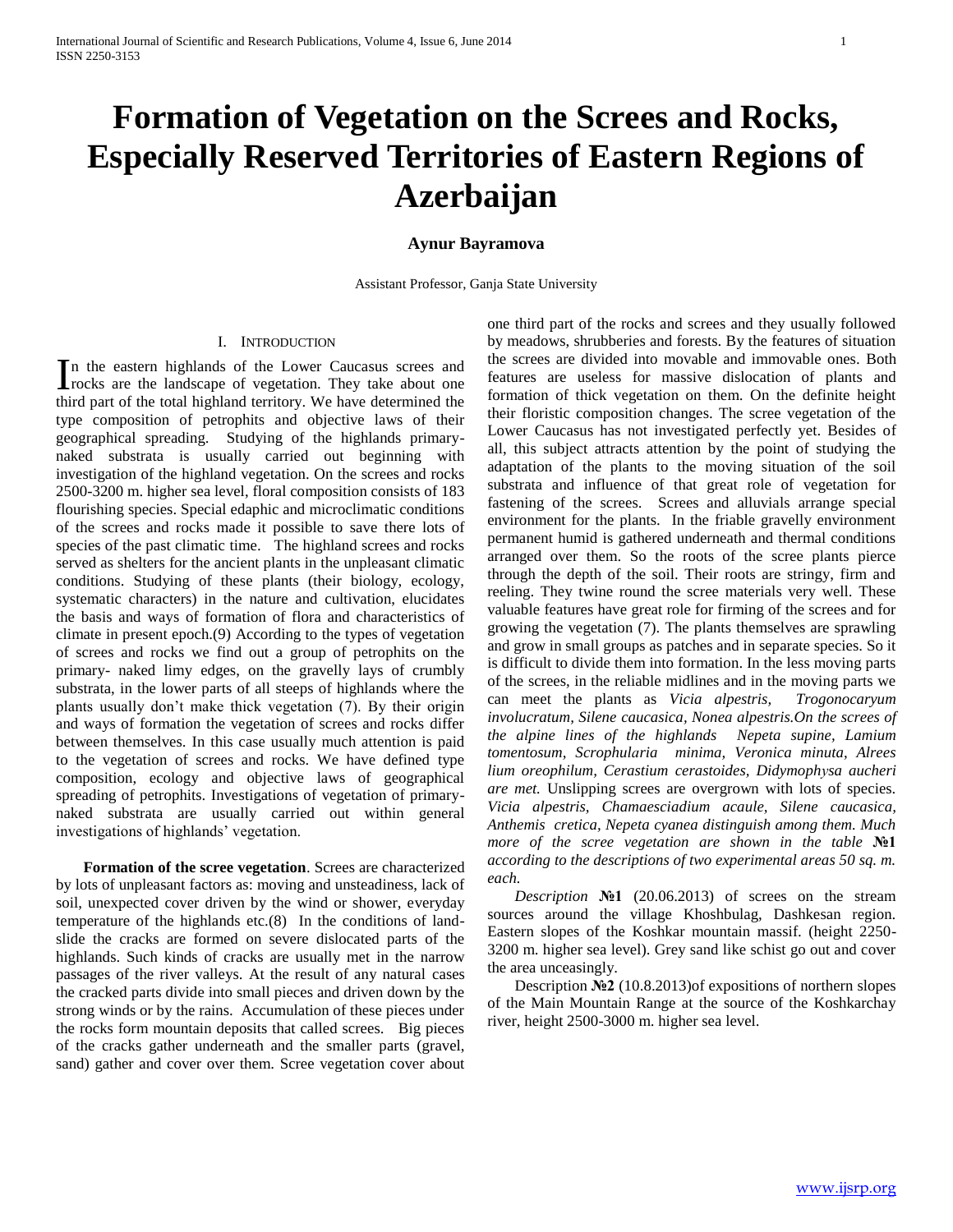**Таble 1 Floral composition of species of screes and alluvials of eastern highland parts of the Lower Caucasus**

| Names of the plants                                | Abundance of phenophases |                          |                |                |
|----------------------------------------------------|--------------------------|--------------------------|----------------|----------------|
|                                                    |                          | $\overline{2}$           |                | $\overline{2}$ |
|                                                    | $\overline{2}$           | 3                        | $\overline{4}$ | $\overline{5}$ |
| Betonica nivea Stov.                               | $\mathbf{1}$             | $\overline{a}$           | Shr            | $\mathbf{r}$   |
| Nepeta lamiifolia Willd.                           | 1                        | $\overline{a}$           | Shr            |                |
| Nepeta supina Stev.                                | 1                        | 1                        | Veg            | Blooming       |
| Nepeta cyanea Stev.                                | $\overline{a}$           | 1                        | $\overline{a}$ | Blooming       |
| Draba siliquosa Bieb.                              | $\mathbf{1}$             |                          | Blooming       |                |
| Asperula alpine Bieb.                              | 1                        | $\overline{2}$           | Veg            | Blooming       |
| Chaerophyllum humile Steven ex Bieb.               | $\overline{2}$           | $\overline{a}$           | Shr            |                |
| Cirsium tomentosum C.A.Mey.                        | $\mathbf{1}$             | $\sim$                   | bud            | $\overline{a}$ |
| Cirsium macrocephalum C.A.Mey.                     | $\mathbf{1}$             | $\overline{a}$           | Blooming       |                |
| Silene depressa Bieb.                              | $\overline{3}$           | $\mathbf{1}$             | Blooming       | Blooming       |
| Silene ruprechtii Schischk.                        | $\overline{a}$           | 1                        | $\overline{a}$ | Blooming       |
| Silene caucasica (Bunge) Boiss.                    | ÷,                       | 1                        |                | Blooming       |
| Scrophularia olympica Boiss.                       | 1                        | $\overline{a}$           | Veg            | Blooming       |
| Scrophularia minima Bieb.                          | $\mathbf{1}$             | $\mathfrak{D}$           | $\overline{a}$ | Blooming       |
| Lamium tomentosum Willd.                           | $\overline{2}$           | $\overline{a}$           | Shr            |                |
| Jurinella moschus(Hablitz) Bobr.                   | $\mathbf{1}$             | $\overline{2}$           | Veg            | Blooming       |
| Sedum oppositifolium Sims.                         | 1                        | 1                        | Veg            | Blooming       |
| Sedum tenellum Bieb.                               |                          |                          |                |                |
|                                                    | 1                        | $\overline{\phantom{a}}$ | Veg            |                |
|                                                    |                          |                          |                |                |
|                                                    |                          |                          |                |                |
| Vicia alpestris Stev.                              | $\overline{2}$           | 1                        | Shr            | Blooming       |
| Symphyoloma graveolens C.A.M.                      | $\blacksquare$           | 1                        | ÷,             | Blooming       |
| Didymophysa aucheri Boiss.                         | L.                       | $\overline{2}$           | $\overline{a}$ | Blooming       |
| Dracocephalum botryoides Stev.                     | ÷,                       | $\mathbf{1}$             | ÷,             | Blooming       |
| Veronica minuta C. A. Mey                          |                          | $\mathbf{1}$             | $\overline{a}$ | Blooming       |
| Veronica petraea (Bieb). Stev.                     | $\Box$                   | 1                        | $\overline{a}$ | Blooming       |
| Allium kunthianum Vved.                            | ÷,                       | $\overline{2}$           | ÷,             | Blooming       |
| Allium oreophilum C.A.Mey.                         | L.                       | 1                        | $\overline{a}$ | Blooming       |
| Ranunculus arachnoideus C.A.M.                     | ÷,                       | $\mathbf{1}$             | $\overline{a}$ | Blooming       |
| Cerastium cerastoides (L.) Britt                   | $\overline{a}$           | $\overline{2}$           | $\overline{a}$ | Blooming       |
| Cerastium multiflorum C.A.Mey                      | $\frac{1}{2}$            | 3                        | $\overline{a}$ | Blooming       |
| Anthemis cretica L. Subsp.iberica (Bieb.) Grierson | $\overline{\phantom{a}}$ | $\mathbf{1}$             |                | Blooming       |
| Chamaesciadium acaule (Bieb.) Boiss.               | $\mathbf{1}$             | $\Box$                   | Blooming       |                |
| Alyssum andinum Rupr                               | L.                       | $\mathbf{1}$             |                | Blooming       |
| Trigonocaryum involucratum (Stev.) Kusn            | $\overline{a}$           | 1                        | $\overline{a}$ | Blooming       |
| Nonea alpestris (Stev.) G.Don                      | $\bar{\phantom{a}}$      | 1                        | $\frac{1}{2}$  | Blooming       |
| alpestris Stev.                                    | $\overline{a}$           | 1                        |                | Blooming       |
| Cerastium dagestanicum Schischk.                   | $\overline{2}$           | 1                        | Blooming       |                |

Rock vegetation has been formed by lots of species, concerning to different life forms. But they have cserophit features and were introduced as sparse groups, as well as separate species of small shrubbery**,** pillow-shaped plants and grass.

On the mountain ranges, river canyons and highlands the rocks resemble forehead and in some areas they look terrace shaped planes. By first sight they seem absolutely lifeless, deprived from soil. Formation of vegetation on the rocks, stones and ruins have thick ties with origin of biogenic environment and soil (1). Microorganisms –autotrophy bacteria, aquatic plants, mushrooms, lichens, that secrete organic acids assisting destruction of the mountainous species and accumulation of fine earth, have primary role on formation of the primitive soil cover over the limy-schist substrates (6).

In the case their dying off there happens accumulation of organic substances which mix with fine earth and make conception of soil. By this way microorganisms and inferior plants prepare environment for the plants of highest quality.